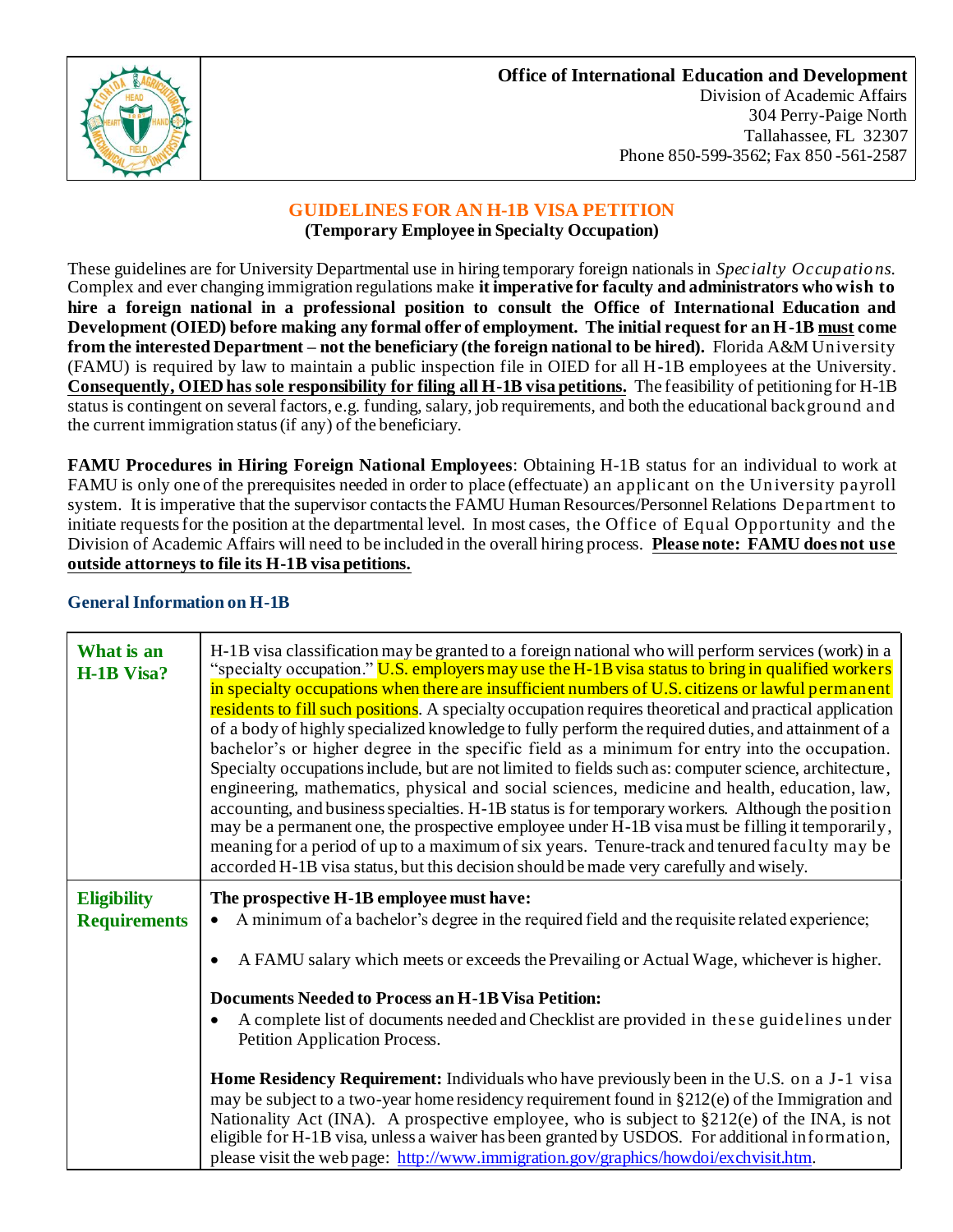| <b>Methods of</b><br><b>Applying for</b><br>the H-1B Visa | H-1B status may be obtained by applying for a change of status within the U.S., or, if the<br>prospective employee is overseas, by requesting the United States Citizenship and Immigration<br>Services (USCIS) to send an approved petition to the U.S. Consulate in the foreign national's<br>country of residence. This will enable the prospective employee to obtain an H-1B visa to enter the<br>U.S. for a fixed period of time.                                         |
|-----------------------------------------------------------|---------------------------------------------------------------------------------------------------------------------------------------------------------------------------------------------------------------------------------------------------------------------------------------------------------------------------------------------------------------------------------------------------------------------------------------------------------------------------------|
|                                                           | Change of Status: Apply for a change of current visa status of a prospective employee, who is<br>already in the U.S. in a non-immigrant visa status to the H-1B visa.                                                                                                                                                                                                                                                                                                           |
|                                                           | <b>H-1B Transfer:</b> Apply for a transfer of H-1B status from another current U.S. sponsor (employer)<br>to FAMU. In other words, port you current H-1B to FAMU and a new H-1B I-129 application will<br>be filed showing FAMU as your new employer.                                                                                                                                                                                                                           |
|                                                           | <b>Entry from Abroad:</b> Apply for visa status for a prospective employee who is currently <b>NOT</b> in<br>the U.S. Once approval is granted, the prospective employee must apply for the H-1B visa stamp<br>at a U.S. Consulate abroad and then enter the U.S. An approved labor condition application is<br>required to obtain an H-1B visa.                                                                                                                                |
|                                                           | An applicant for a change of status to or extension of H-1B visa status, SHOULD NOT leave the<br>U.S. while the application is pending at the USCIS. If an applicant leaves the U.S. while an<br>application is pending, the petition is considered abandoned.                                                                                                                                                                                                                  |
| <b>H-1B Visa</b><br><b>Time Limits</b>                    | There is a six-year total limit for H-1B status; however, the initial appointment cannot exceed three<br>years. This time limit applies to all employees in H-1B status, irrespective of employer. However,<br>please note, the General Counsel's Office has advised that we file H-1B visas for no more than one<br>year intervals.                                                                                                                                            |
|                                                           | There is an exception to the six-year limit on stay when the foreign national's U.S. stays are<br>intermittent, seasonal, or an aggregate of less than six months a year. Extension beyond six years<br>is permissible for those for whom a Form I-140 Immigration Petition for Alien Worker has been<br>filed and whose labor certification or I-140 was filed for at least 365 days before the extension is<br>requested.                                                     |
|                                                           | Upon completing six years, the H-1B employee must reside in his/her home country for a period of<br>one year before reentering the U.S. in the H-1B category.                                                                                                                                                                                                                                                                                                                   |
|                                                           | Hiring Departments must only request H-1B visa status for the period of time for which there is<br>guaranteed funding available for the position.                                                                                                                                                                                                                                                                                                                               |
| <b>Processing</b>                                         | Processing times can vary when working with several state and federal agencies.                                                                                                                                                                                                                                                                                                                                                                                                 |
| <b>Time</b>                                               | <b>Regular Processing:</b> For initial H-1B applications, please expect a five to six-month processing<br>time from the Department's initiation to final approval by USCIS. For H-1B transfer applications,<br>please expect two to three months. Please note that the new time-frame for us to receive a response<br>for the Prevailing Wage request is 7 days.                                                                                                                |
|                                                           | <b>Premium Processing:</b> Expediting the application is possible with the USCIS "premium<br>processing" option. For an additional \$1,225.00 effective November 23, 2010, USCIS will process<br>the application within 15 days from receipt of petition. Total processing time for the premium<br>processing option can vary from $1\frac{1}{2}$ to 2 months. <b>Note:</b> Application made by premium processing<br>does not guarantee a favorable approval of your petition. |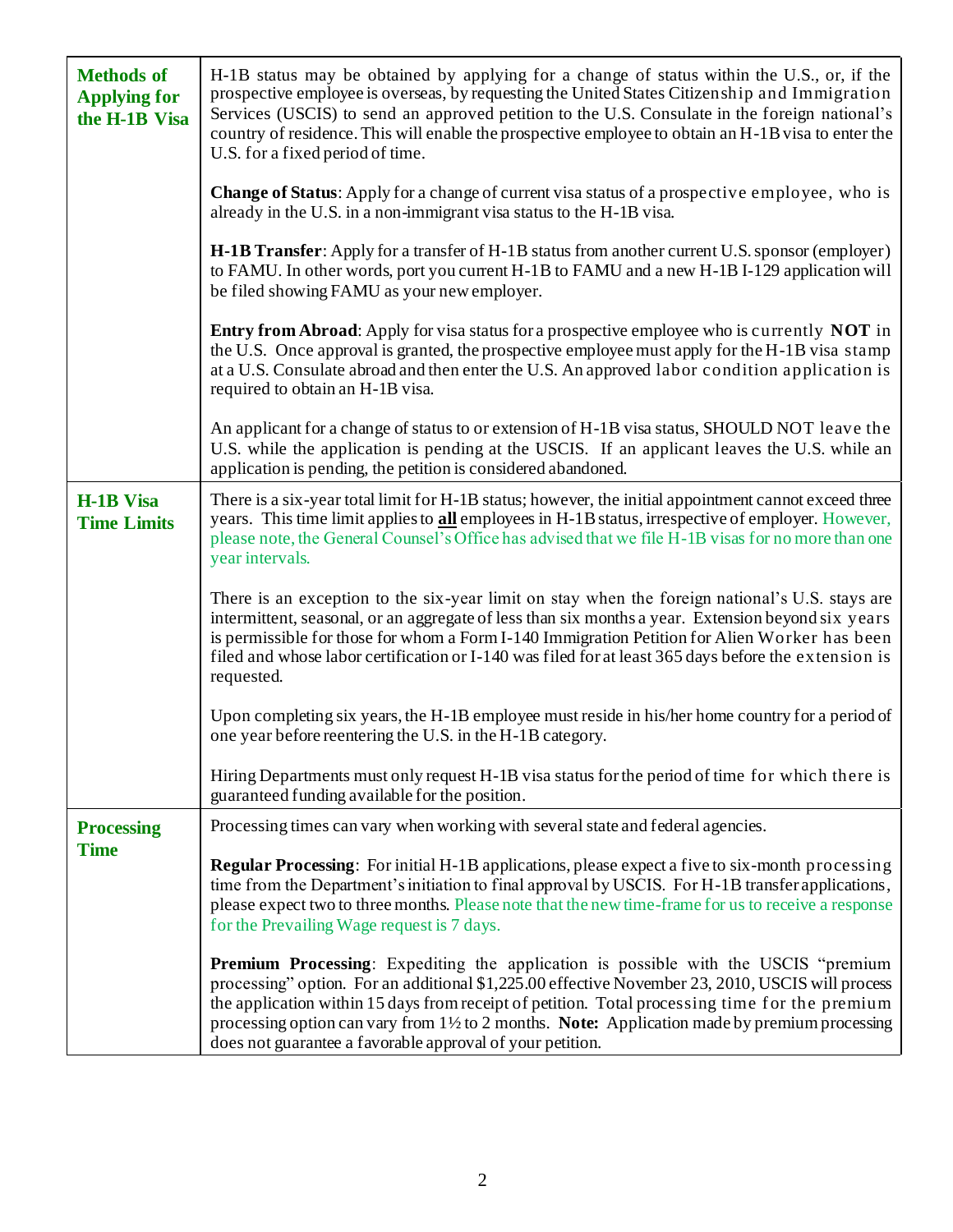| <b>Employment</b><br><b>Restrictions</b>                                                                                                                         | <b>Beginning and Termination of Employment:</b> Initial Employment shall not start before the<br>approved date on the I-797 USCIS approval notice, which will be provided to the prospective<br>employee as soon as it is received by OIED. However, if the prospective employee currently has a<br>valid USCIS employment authorization in another non-immigrant status (e.g., F-1 or J-1) for<br>employment at FAMU, she/he may continue to work in that status until it expires and then resume<br>work once the H-1B visa petition is approved.<br>The H-1B Petition is Specific to the Position and Employer: An H-1B approval for FAMU does<br>not authorize employment with another employer. It also does not allow for honoraria from<br>outside sources. Individuals with an H-1B from another employer may not work at FAMU.                   |  |
|------------------------------------------------------------------------------------------------------------------------------------------------------------------|-----------------------------------------------------------------------------------------------------------------------------------------------------------------------------------------------------------------------------------------------------------------------------------------------------------------------------------------------------------------------------------------------------------------------------------------------------------------------------------------------------------------------------------------------------------------------------------------------------------------------------------------------------------------------------------------------------------------------------------------------------------------------------------------------------------------------------------------------------------|--|
|                                                                                                                                                                  | <b>Change in Appointment/Employment:</b> Once a prospective employee has obtained H-1B visa<br>status for employment at FAMU, any change in salary, FTE, site of employment, position or job<br>duties, must be reported to OIED. In some cases, an amended H-1B visa petition will need to be<br>filed prior to any changes occurring in the appointment. Processing time can take several months<br>and no change in job duties, FTE, or location of research may commence until an amended petition<br>is filed.                                                                                                                                                                                                                                                                                                                                       |  |
| <b>Benefits and</b><br><b>Salary</b>                                                                                                                             | Hiring FAMU Departments must offer H-1B employees benefits on the same basis as U.S.<br>employees. FAMU is required by law to pay H-1B employees the required wage for time in non-<br>productive status due to a decision of the employer or due to the lack of a permit or license for H-<br>1B employee. H-1B employees MUST be paid for the period of time indicated on their I-797<br>approval notice for H-1B visa status.                                                                                                                                                                                                                                                                                                                                                                                                                          |  |
|                                                                                                                                                                  | The hiring Department must provide OIED with documentation when the H-1B employee's salary<br>is updated.                                                                                                                                                                                                                                                                                                                                                                                                                                                                                                                                                                                                                                                                                                                                                 |  |
| <b>Dependent</b><br><b>Family</b><br><b>Members of</b><br><b>Beneficiary</b>                                                                                     | The spouse and minor children (under 21) of an H-1B prospective employee who is changing<br>status within the U.S. must file concurrently for a change of status to H-4 unless they have an<br>independent non-immigrant status. A spouse and minor children outside the U.S. may apply for H-<br>4 dependent status at a U.S. Consulate abroad after the H-1B has been approved for the prospective<br>employee.                                                                                                                                                                                                                                                                                                                                                                                                                                         |  |
|                                                                                                                                                                  | H-4 dependents do not have employment authorization and are not allowed to work in the<br>U.S. However, H-4 dependents may study while remaining in the H-4 status.                                                                                                                                                                                                                                                                                                                                                                                                                                                                                                                                                                                                                                                                                       |  |
|                                                                                                                                                                  | When children under H-4 status turn 21, they are not considered "children" and are no longer<br>eligible for the H-4 status. In order to remain in the U.S. legally, they must change to another non-<br>immigrant status, such as F-1 for full-time students.                                                                                                                                                                                                                                                                                                                                                                                                                                                                                                                                                                                            |  |
| <b>Application</b><br><b>Fees</b>                                                                                                                                | Checks or money orders for processing of the application should be made payable to: United States<br>Citizenship and Immigration Services (USCIS).                                                                                                                                                                                                                                                                                                                                                                                                                                                                                                                                                                                                                                                                                                        |  |
| <b>Please note all</b><br>fees are subject<br>to change<br>based upon<br><b>USCIS</b><br>requirements.<br><b>Please confirm</b><br>all fees at:<br>www.uscis.gov | \$325 effective November 23, 2010 application filing fee for H-1B prospective employee – the<br>$\bullet$<br>hiring FAMU Departments are responsible for paying filing fee, USCIS regulations.<br>Premium Processing - to expedite the application process, it is possible to pay an<br>$\bullet$<br>additional \$1,225 effective November 23, 2010 to USCIS which allows for a response in 15<br>business days. These fees can be paid either by the employer or potential employee<br>\$290 effective November 23, 2010 for dependants already in the U.S. – the prospective<br>$\bullet$<br>employee is responsible for paying the filing fee.<br>\$500 fraud prevention and detection fee applies to all new applicants effective March 8, 2005 –<br>$\bullet$<br>the hiring FAMU Departments are responsible for paying this fee, USCIS regulations. |  |
|                                                                                                                                                                  | As an institution of higher learning, FAMU is exempted from paying the Data Collection and<br>Filing Fee of \$1,000. This waiver does not apply to the premium processing fee. Applicants<br>desiring premium processing must enclose a separate payment to USCIS for \$1,225.00.                                                                                                                                                                                                                                                                                                                                                                                                                                                                                                                                                                         |  |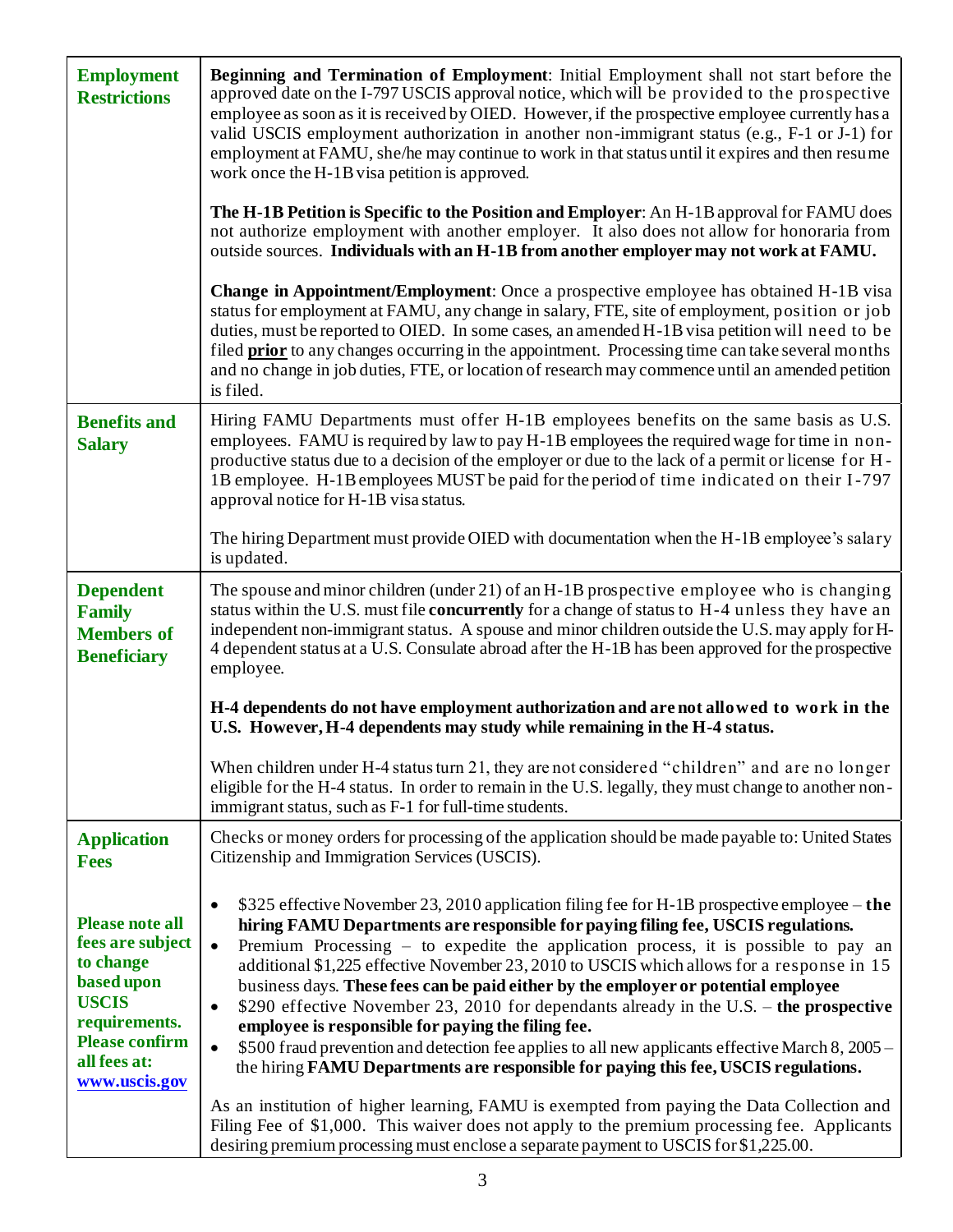| <b>Extensions of</b><br>$H-1B$                                                                                                | Requests for H-1B extensions should be submitted five months before the end of authorized<br>employment period/date (expiration date shown on Approval Notice). The hiring Department<br>should complete and submit all required documents for the H-1B employee and dependents to<br>OIED. Once an application for extension is filed with USCIS and receipted, the H-1B employee<br>may continue employment while the application is being processed by USCIS for up to 240 days.<br>If no extension is requested by FAMU, the H-1B employee should (a) have another employer<br>submit an H-1B petition, (b) apply for another non-immigrant status, or (c) depart the U.S<br>immediately.<br>The passport of H-1B visa holders must be kept valid at all times throughout the stay. U.S. laws<br>require that the passport be kept current for at least six (6) months beyond the intended stay of the<br>foreign national. Visas should not be extended beyond the expiration date on the foreign national's<br>passport. |
|-------------------------------------------------------------------------------------------------------------------------------|--------------------------------------------------------------------------------------------------------------------------------------------------------------------------------------------------------------------------------------------------------------------------------------------------------------------------------------------------------------------------------------------------------------------------------------------------------------------------------------------------------------------------------------------------------------------------------------------------------------------------------------------------------------------------------------------------------------------------------------------------------------------------------------------------------------------------------------------------------------------------------------------------------------------------------------------------------------------------------------------------------------------------------|
| <b>Transferring</b><br><b>H-1B Sponsors</b><br>(Portability of<br>H-1B Status) $\&$<br><b>Concurrent</b><br><b>Employment</b> | H-1B status is transferable only if a new petition is submitted by the new employer. An H-1B<br>employee wishing to transfer to a position or Department within FAMU must first consult OIED as<br>a new petition will need to be submitted before such a change can be effective.<br>If an individual is currently maintaining an H-1B status with another employer, it is possible for<br>FAMU to file an H-1B visa petition on his/her behalf for employment at the University. In this<br>case, a prospective employee could start working at FAMU as soon as the H-1B petition is filed by<br>OIED and receipted by USCIS. Note: In order to seek authorization to change employers, the<br>H-1B employee must be in lawful non-immigrant status when the new employer files a new<br>petition.                                                                                                                                                                                                                           |
|                                                                                                                               | It is possible for two employers to petition concurrently for H-1B status for a foreign national who<br>will work part-time with each employer. H-1B employees cannot accept honorarium and payment<br>outside of their position at FAMU unless they hold a concurrent H-1B for that employer as well.                                                                                                                                                                                                                                                                                                                                                                                                                                                                                                                                                                                                                                                                                                                         |
| <b>Change of</b><br><b>Address</b>                                                                                            | Under current regulations, all foreign nationals who are 14 years or older and who stay in the U.S.,<br>including non-immigrants and legal permanent residents, must report each personal change of<br>address and new address with USCIS within 10 days of the change. Change of address reports are<br>made on USCIS Form AR-11. Failure to comply with the change of address rule is a violation of<br>federal law and each violation is punishable by fine of up to \$2,000 and imprisonment for 30 days.<br>It may also be grounds for removal (deportation) from the U.S. H-1B employees are responsible<br>for reporting changes to USCIS. You can change your address online by going to the USCIS<br>website at the following link, https://egov.uscis.gov/crisgwi/go?action=coa                                                                                                                                                                                                                                      |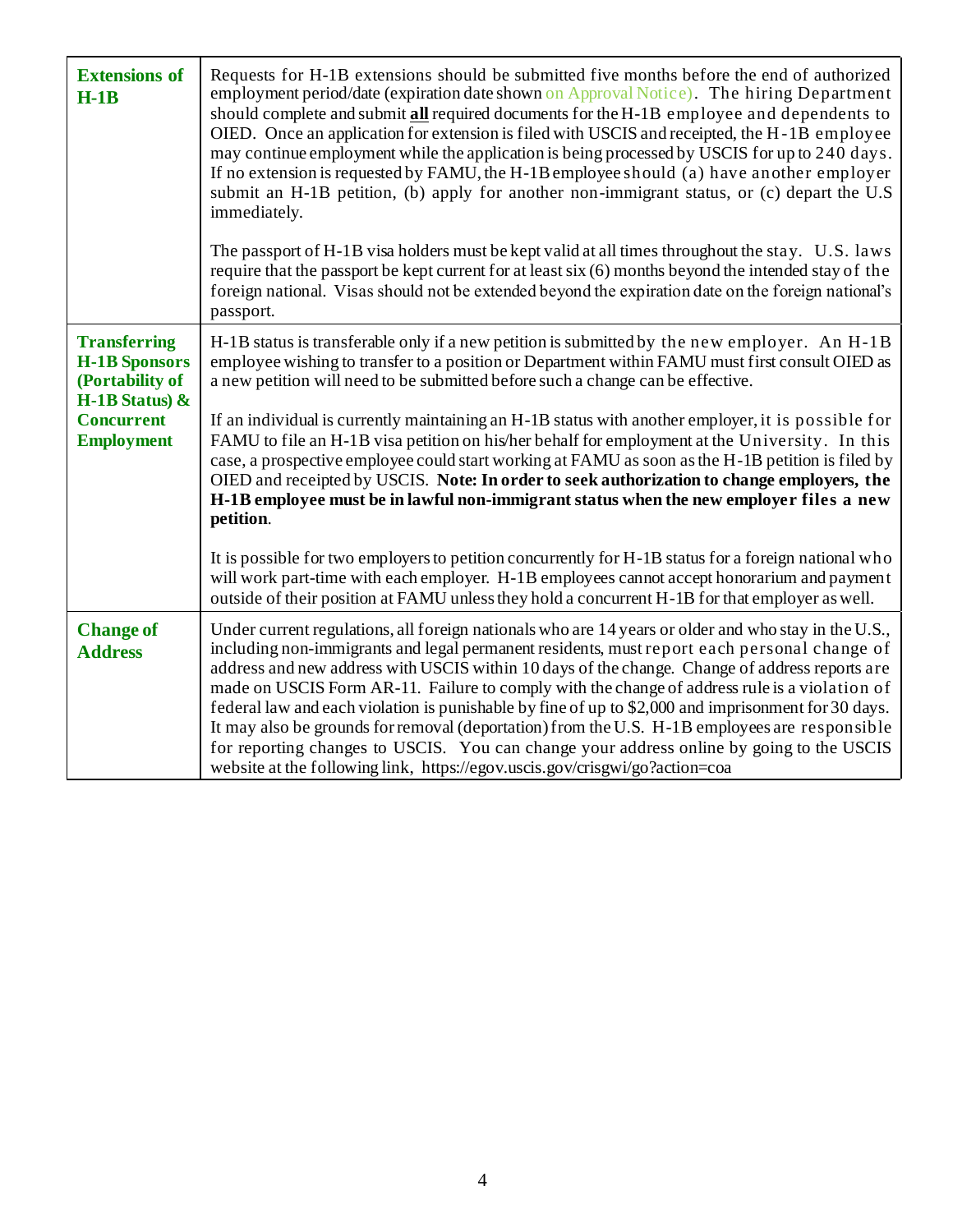| <b>Delays &amp; Early</b><br><b>Terminations</b> | An applicant for a FAMU position may <b>NOT</b> be employed in H-1B status before USCIS approval<br>is received unless she/he has alternative visa documentation authorizing him/her to work at FAMU<br>in the specific position. It is always prudent to start the request process at least five to six months<br>before the anticipated starting date for employment.                                                                                                                                                                                                                                                                   |  |
|--------------------------------------------------|-------------------------------------------------------------------------------------------------------------------------------------------------------------------------------------------------------------------------------------------------------------------------------------------------------------------------------------------------------------------------------------------------------------------------------------------------------------------------------------------------------------------------------------------------------------------------------------------------------------------------------------------|--|
|                                                  | Termination of employment before the authorized end date must be reported to OIED immediately<br>so the record can be updated. If the hiring Department terminates employment for any reason<br>before the designated end date on the H-1B approval notice, the hiring Department is<br>responsible for paying the transportation costs for the employee to return to his/her home<br>country. The return cost of airfare is defined as a "one way" economy fare for the employee to the<br>country of residence. Please note that the hiring Department is not obligated to pay the<br>transportation cost of the employee's dependants. |  |
|                                                  | If the H-1B employee terminates the employment, the hiring Department is <b>not</b> obligated to pay<br>for the employee's transportation cost to return home. Please contact OIED for advice when<br>meeting the return transportation obligation, if our assistance is needed.                                                                                                                                                                                                                                                                                                                                                          |  |
| <b>Out of Status</b>                             | Being out of status means that you are not complying in some way, with one or more of the<br>requirements set out for your particular visa category. In the case of the H-1B category, only one of<br>the following situations need to have been experienced to be considered "out of status", now or in<br>the past:                                                                                                                                                                                                                                                                                                                     |  |
|                                                  | a. You have overstayed the validity date shown on your most recent I-94 card.<br>b. You are or have been <b>unemployed</b> for a period of time (when submitting a new petition for<br>employment, INS will usually accept proof of employment that is no older than 30 days, i.e. recent                                                                                                                                                                                                                                                                                                                                                 |  |
|                                                  | paycheck stub).<br>c. You have worked (no matter how long) and received pay from an employer who did not have an<br>approved I-129 Petition for Nonimmigrant Worker, showing you as the beneficiary.                                                                                                                                                                                                                                                                                                                                                                                                                                      |  |
| Not employed                                     | As long as the employer/employee relationship exists, an H-1B noniminigrant is still in status. An<br>H-1B nonimmigrant may work in full or part-time employment and remain in status. An H-1B<br>nonimmigrant may also be on vacation, sick/maternity/paternity leave, on strike, or otherwise<br>inactive without affecting his or her status.                                                                                                                                                                                                                                                                                          |  |
| <b>Income Tax</b>                                | The H-1B employee will need a Social Security number and is required to pay the Social Security<br>tax (FICA). If the H-1B employee does not have a Social Security number, he/she must go to the<br>Social Security Office at 2002 Old Saint Augustine Road, Saint Augustine Office Plaza-<br><b>Building, Tallahassee, Florida 32301 (850-942-8978)</b> and apply for one. He/she will need to take<br>passport, the Form I-94 (arrival/departure card) and all applicable immigration documents with<br>him/her.                                                                                                                       |  |
|                                                  | Additional information on federal income tax obligations can be found in International Revenue<br>Service publications 515, Withholding on Nonresident Aliens and Foreign Corporations, and 519,<br>U.S. Tax Guide for Aliens. If the H-1B employee needs help in filing his/her tax return, he/she<br>must contact the Internal Revenue Services located in the Federal Building at 227 North<br>Bronough Street, Tallahassee, Florida 32301 (850-942-8995).                                                                                                                                                                             |  |
|                                                  | If the H-1B employee is departing the U.S., it is his/her responsibility to file a tax return. He/she<br>should provide a forwarding address for W-2 and 1042S Forms. Tax filing forms can be obtained<br>from a U.S. Embassy abroad or from the Internal Revenue Service web pages at:<br>http://www.irs.gov.                                                                                                                                                                                                                                                                                                                            |  |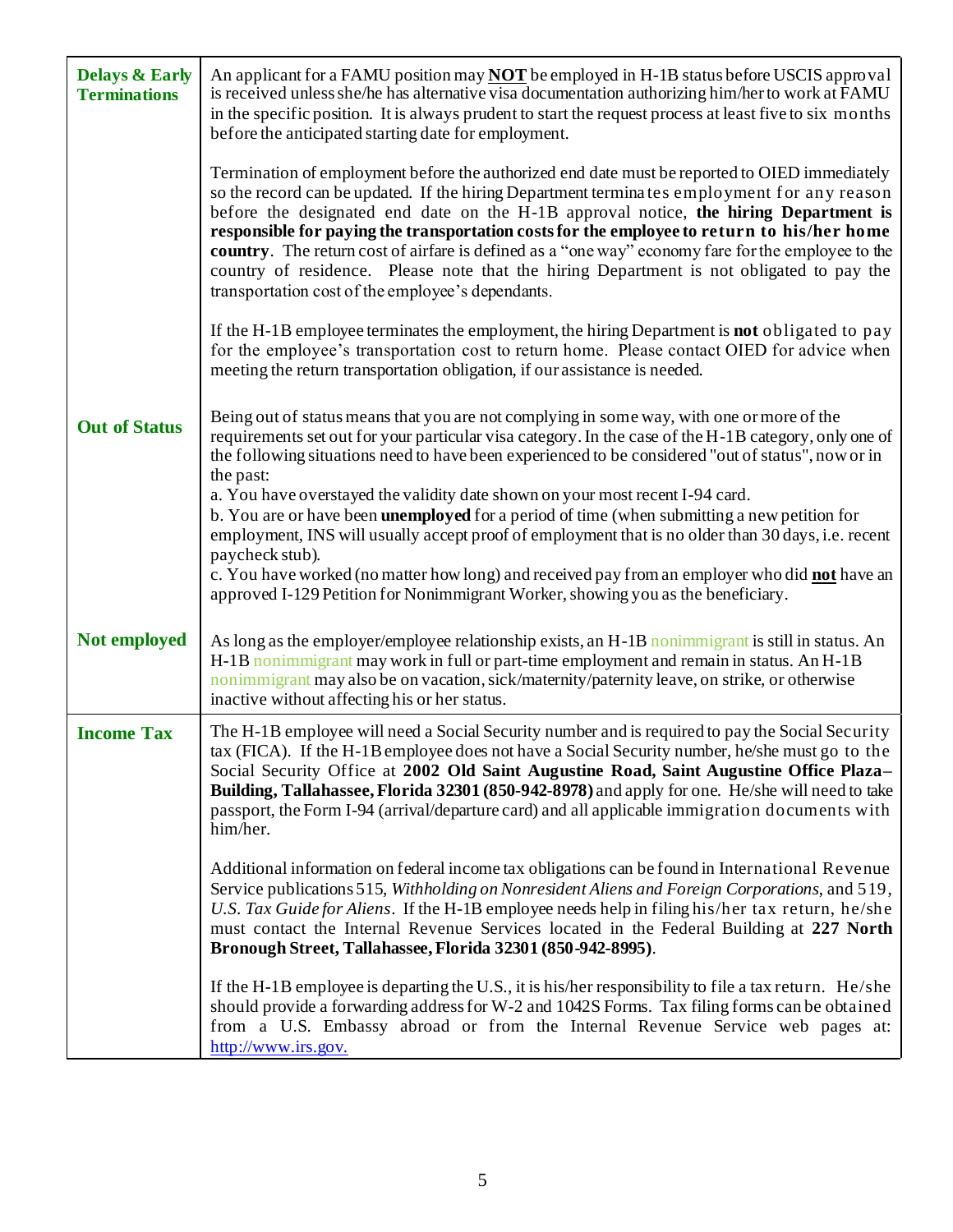| Step 1: | The hiring Department must complete and return these documents to the Office of International Education<br>and Development (OIED) for processing of the H-1B visa Petition: Departmental Data Collection Form,<br>pages 8-9; signed copy of the Labor Condition Application Attestation Form, page 10; along with the<br>following documents:                                                                                                                                                                                                      |  |
|---------|----------------------------------------------------------------------------------------------------------------------------------------------------------------------------------------------------------------------------------------------------------------------------------------------------------------------------------------------------------------------------------------------------------------------------------------------------------------------------------------------------------------------------------------------------|--|
|         | Letter of Support to USCIS signed by the Dean/Director and Provost/Vice President, page 11;<br>$\bullet$<br>Documentation of the selection criterion used to select this applicant meeting visa requirement, page 1;<br>$\bullet$<br>Copy of completed Florida A&M University employment application;<br>$\bullet$<br>A detailed copy of the position, including job duties and responsibilities, minimum education and<br>$\bullet$<br>professional requirements, and salary offered;<br>A copy of the job advertisement by Human Resources;<br>٠ |  |
|         | A copy of the offer letter or contract given to the employee and signed by the Provost/Vice President;<br>$\bullet$<br>Recommendation for employment and assignment of responsibility;<br>$\bullet$<br>Copies of at least two experience letters from current and previous employers;<br>٠                                                                                                                                                                                                                                                         |  |
|         | A copy of the employee's most recent (updated) resume/curriculum vitae;<br>٠<br>A copy of the employee's diploma for the highest degree attained or official transcripts which<br>$\bullet$<br>document the awarding of the highest degree attained. All documents not in English must be<br>accompanied by an official, certified translation;                                                                                                                                                                                                    |  |
|         | A copy of marriage certificate/birth certificate if filing for spouse with minor dependents along with<br>$\bullet$<br>current passports biopages.<br>Copies of past/current immigration documents listed below (if applicable):                                                                                                                                                                                                                                                                                                                   |  |
|         | For F-1 Visa Holders: All Form I-20s issued; Copy of Employment Authorization Document (EAD),<br>$\bullet$<br>if in F-1 Optional Practical Training (OPT);<br>For J-1 Visa Holders: Copies of all IAP 66 or DS 2019 Forms, Copy of waiver if the employee was<br>$\bullet$<br>subject to the two-year home residency, section 212(e) of INA;                                                                                                                                                                                                       |  |
|         | For H-1B Visa Holders: Copy of current I-797 and all prior approval notices, if H-1B request is for<br>$\bullet$<br>renewal/extension/new employer;<br>Copies (front and back) of Form I-94 (arrival/departure card); and<br>٠                                                                                                                                                                                                                                                                                                                     |  |
|         | Copies of passport $(s)$ and visa $(s)$ .<br>$\bullet$                                                                                                                                                                                                                                                                                                                                                                                                                                                                                             |  |
| Step 2: | OIED will advise the hiring Department as to whether this is a feasible petition. If a petition is deemed<br>feasible and the hiring Department wishes to proceed, OIED proceeds with Step 3. Reasons for rejecting<br>petitions may include the prospective employee not currently fulfilling the legal requirements of his or her<br>current visa status.                                                                                                                                                                                        |  |
| Step 3: | OIED will complete the Prevailing Wage Request Form and submit it to the United States Department of<br>Labor, Employment Training and Administration. This process may take thirty (30) to sixty (60) days.                                                                                                                                                                                                                                                                                                                                       |  |
|         | The Prevailing Wage indicates the average salary for our geographic area for the occupation in which the<br>foreign national employee will be employed. If the salary offered is not 100% of the Prevailing Wage, the<br>hiring Department must either agree to pay the Prevailing Wage or OIED will be unable to proceed with<br>filing the H-1B petition.                                                                                                                                                                                        |  |
| Step 4: | Upon receiving prevailing wage information, OIED will complete Form ETA 9035E, Labor Condition<br>Application (LCA), and submit it electronically over the internet to the Department of Labor Office (DOL)<br>in Atlanta, Georgia. This process may take one to two weeks when submitting the paper copy to DOL.                                                                                                                                                                                                                                  |  |
|         | The hiring Department must post in its office a copy of the completed Form ETA 9035 for 10 calendar<br>days. OIED will send a separate copy to the FAMU Human Resources Department for posting.                                                                                                                                                                                                                                                                                                                                                    |  |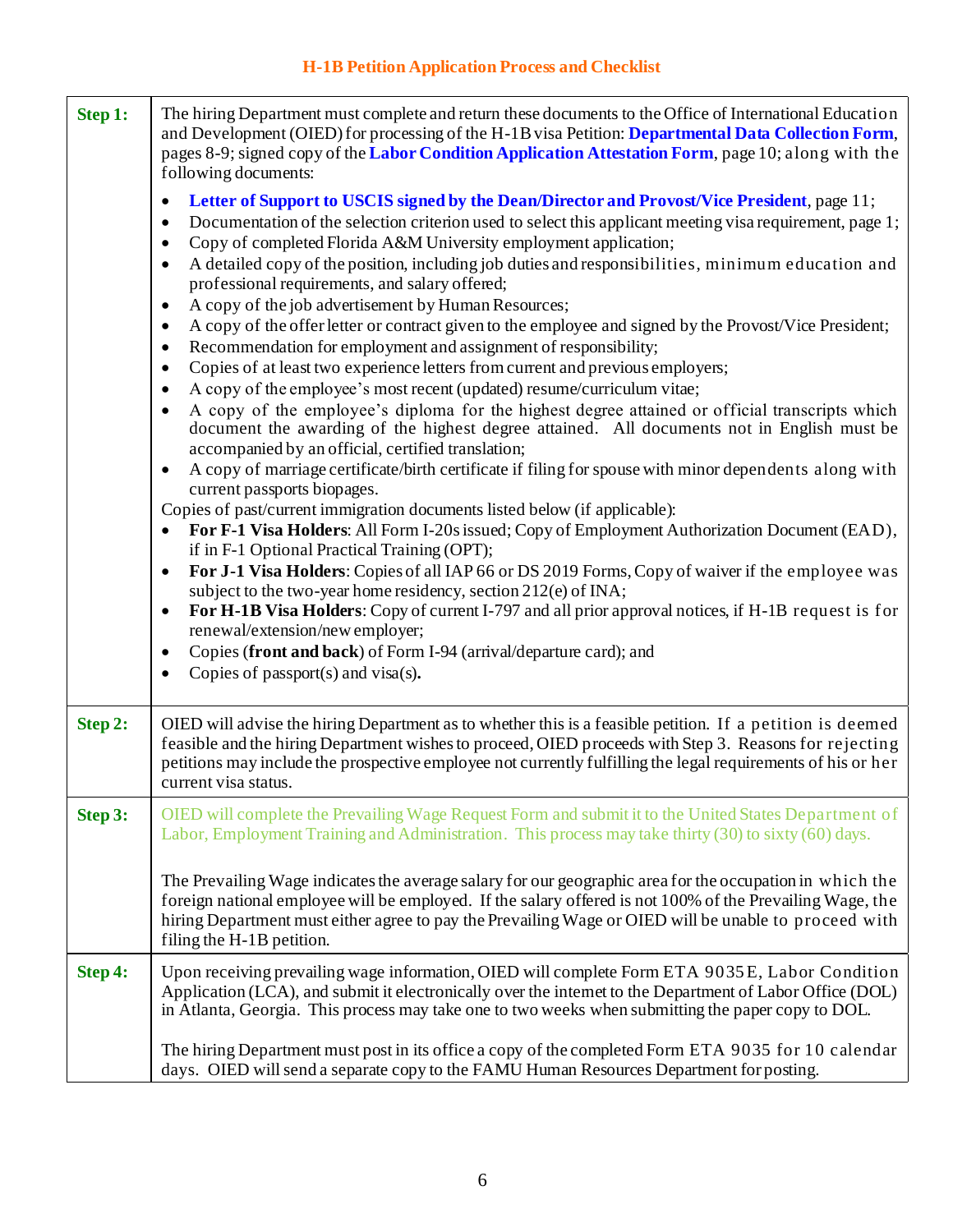| Step 5:  | After the LCA is returned with approval (certification) from DOL, OIED will notify the hiring Department<br>of the approval and prepare the documents for mailing to USCIS.                                                                                                                                                                                                                                                                                                                                                                                                                                                                                                                                                                |  |
|----------|--------------------------------------------------------------------------------------------------------------------------------------------------------------------------------------------------------------------------------------------------------------------------------------------------------------------------------------------------------------------------------------------------------------------------------------------------------------------------------------------------------------------------------------------------------------------------------------------------------------------------------------------------------------------------------------------------------------------------------------------|--|
|          | The hiring Department submits to OIED the required USCIS processing fees in separate checks of \$325<br>application fee and \$500 fraud prevention and detection fee, with checks made payable to: United States<br>Citizenship and Immigration Services. Applicants desiring the Premium Processing Option must enclose a<br>separate check for \$1,225.00 also payable to: United States Citizenship and Immigration Services.                                                                                                                                                                                                                                                                                                           |  |
|          | If the prospective employee has dependent family members in the U.S., a required additional USCIS fee of<br>\$290.00 is collected and sent as part of the entire application package. The prospective employee<br>(beneficiary), NOT the hiring Department, is responsible for paying this fee.                                                                                                                                                                                                                                                                                                                                                                                                                                            |  |
| Step 6:  | Once the DOL returns a certified LCA, OIED will prepare Forms I-29, I-129H Supplement, and I-129H<br>Data Collection and Filing Fee and submit the entire application packet, including the fees, to USCIS to<br>classify the employee as an H-1B temporary worker. The certified LCA is part of the H-1B petition filed<br>with USCIS. If the prospective employee has dependent family members in the U.S., Form I-539 is<br>prepared by spouse, signed, verified by OIED and submitted with the entire packet, including the \$290 fee<br>to USCIS.                                                                                                                                                                                     |  |
| Step 7:  | USCIS will notify OIED whether the petition is approved or denied. If the petition is approved, USCIS<br>will send an approval notice called Form I-797 to OIED. Once this information is received, OIED will<br>notify the hiring Department and the applicant of USCIS approval or denial.<br>If the prospective employee is already in the U.S., OIED will provide to the hiring Department the<br>"Non-Immigrant Visa and Employment" Certification.<br>If the prospective employee is outside the U.S., OIED will provide the visa packet necessary for the<br>prospective employee to apply for visa at the U.S. Consulate abroad. At the cost of the hiring<br>Department, OIED will courier documents to the prospective employee. |  |
| Step 8:  | The hiring Department must call OIED to schedule a "check-in" appointment for the H-1B employee to<br>meet with the OIED staff to discuss visa status, University/USCIS regulations, and to obtain valuable<br>information about services and programs available to the H-1B employee.                                                                                                                                                                                                                                                                                                                                                                                                                                                     |  |
| Step 9:  | In order for the H-1B employee to continue/amend employment, OIED needs to file for either an extension<br>or amendment. Please contact OIED in order to begin processing applications in a timely manner. The<br>hiring Department should submit extension/amendment applications to OIED five months before<br>expiration date on H-1B approval notice.                                                                                                                                                                                                                                                                                                                                                                                  |  |
| Step 10: | Completion of employment/termination: Once employment has ended, the hiring Department is<br>responsible for making sure that all accounts for the individual are closed out. The hiring Department is<br>required to notify OIED when the employee is leaving FAMU so that its records can be updated. If the<br>hiring Department terminates employment for any reason before the designated end date on the H-1B<br>approval notice, the hiring department is responsible for the return cost of transportation for the employee<br>to return home.                                                                                                                                                                                     |  |
|          | ADDENDUM TO Premium Processing Fees: The Department can make a determination as to whose<br>benefit (potential employee or employer), to pay the filing fee of \$1,225.00 Premium Processing.                                                                                                                                                                                                                                                                                                                                                                                                                                                                                                                                              |  |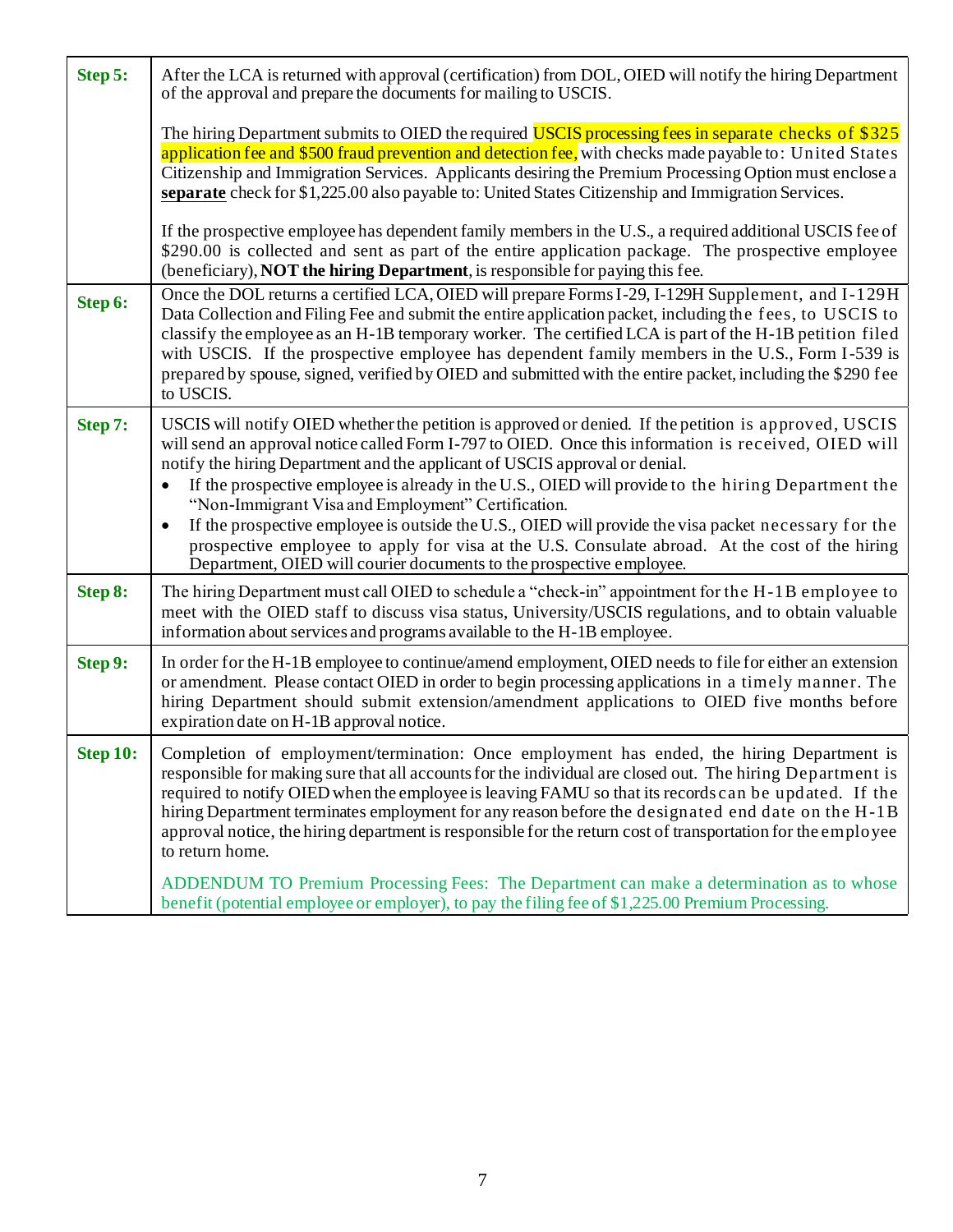

### **DEPARTMENTAL DATA COLLECTION FORM FOR AN H-1B PETITION ON BEHALF OF A FOREIGN NATIONAL EMPLOYEE**

*This form must be completed by the FAMU hiring Department and returned to the Office of International Education and Development (OIED) at the above address. The information supplied on this form will enable OIED to begin the process of filing an H-1B visa petition. Be sure to attach all requested documentation to this application. Please keep a copy for departmental record.*

## (PLEASE SEE CHANGES IN LIGHT GREEN) by A. Simmonds

### **Foreign National Information:**

| Last Name                            |                                            | Initial<br>First Name                    | U.S. Social Security No. (if none, leave blank)        |
|--------------------------------------|--------------------------------------------|------------------------------------------|--------------------------------------------------------|
| Gender: [ ]M [ ]F                    | Birth Date (mm/dd/yyyy)                    | Country of Citizenship                   | Country of Legal Permanent Residence                   |
| Marital Status:<br>Single<br>Married | <b>Additional Dependants:</b><br>Yes<br>No | Place of Birth (City, Province, Country) | Master's<br>Degrees Held: [ ] Doctoral [<br>Bachelor's |
| Current Mailing U.S. Home Address:   |                                            |                                          | Phone Number:<br>Fax Number:<br>E-mail:                |

### **Visa Status Information, Very Important:**

| Current Visa Status                                                                                                                                                                                                                                                                 | Last Arrival Date in U.S. (I-94 Document)<br>(mm/dd/yyyy)                                                                                                                                                                        | Port of Entry into US:<br>Current Stay Expires (mm/dd/yyyy)                                              |  |
|-------------------------------------------------------------------------------------------------------------------------------------------------------------------------------------------------------------------------------------------------------------------------------------|----------------------------------------------------------------------------------------------------------------------------------------------------------------------------------------------------------------------------------|----------------------------------------------------------------------------------------------------------|--|
| Has the foreign national ever been in J-1 Status?<br>$\begin{bmatrix} \end{bmatrix}$ Yes<br>1N <sub>0</sub>                                                                                                                                                                         | a waiver from the Department of State and USCIS? [ ] Yes<br>Please note that OIED cannot file an H-1B visa petition until waiver has been approved. It is<br>the responsibility of the foreign national to apply for the waiver. | If the foreign national was subject to the 2-year home residency requirement, did he/she receive<br>1 No |  |
| Has the foreign national ever been in H-1B Status?<br>Has ever been denied? ( $\angle$ ) Yes ( $\angle$ ) No<br>l No<br><b>Solution</b> Press<br>If yes, please indicate date(s) for the entire time period in H-1B status at another institution or private business (mm/dd/yyyy): |                                                                                                                                                                                                                                  |                                                                                                          |  |

### **Departmental and Position Information:**

| <b>FAMU Hiring Department:</b>                                                                                                     | Campus Address:                                                                          | Phone:<br>Fax:                                                               |  |  |
|------------------------------------------------------------------------------------------------------------------------------------|------------------------------------------------------------------------------------------|------------------------------------------------------------------------------|--|--|
| Name of Department Sponsor:                                                                                                        | Title of Department Sponsor:                                                             | Phone:<br>E-mail:                                                            |  |  |
| Specific Employment Location for Beneficiary:                                                                                      | Job Title of Beneficiary (please be specific):                                           | Years of Related Training Required:<br>Years of Related Occupation Required: |  |  |
| Brief Job Description (attach a detailed job description):                                                                         |                                                                                          |                                                                              |  |  |
| Years of Experience Position Requires:                                                                                             | Degree Required for Position:                                                            | Will Supervise: [ ] Yes [ ] No How Many [ ] Whom                             |  |  |
| Is Job Full-Time? [ ] Yes [ ] No (please specify hours per week):<br>Dates of Expected Employment: From<br>$\text{(mm/dd/vvvv)}$ : | $Salary: \S$<br>(TARP Funds ?) No/Yes<br>(Check One) Per: [ ] Week [ ] Month [ ]<br>Year |                                                                              |  |  |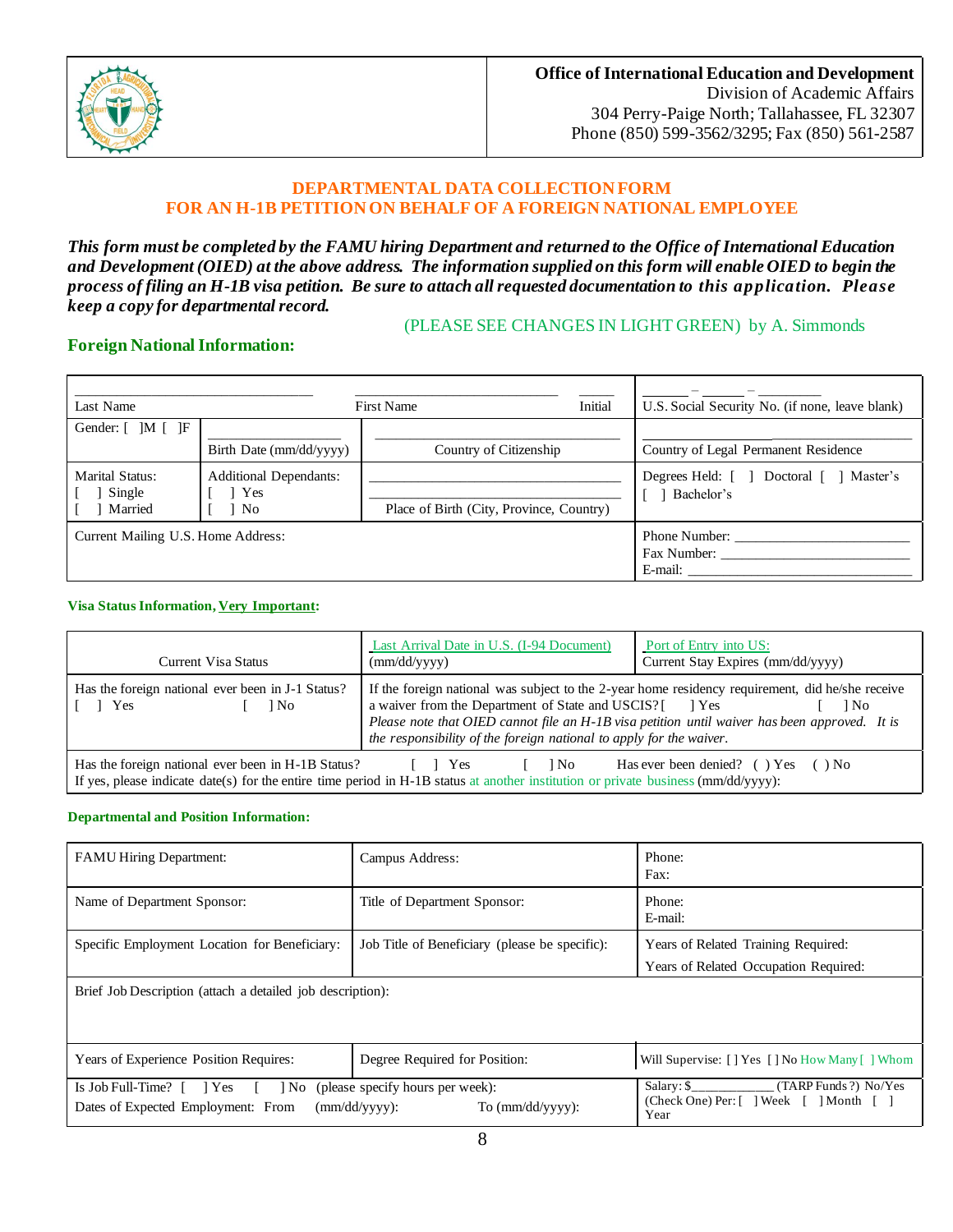#### **Certifying Signatures:**

| This data sheet was prepared by staff: | Phone:          |                    |
|----------------------------------------|-----------------|--------------------|
| Name:<br>Title:                        | Fax:<br>E-mail: | Signature<br>Date: |
|                                        |                 |                    |

**Current H-1B regulations require that the employer assume responsibility for the reasonable costs of return transportation of the foreign national abroad if the foreign national is dismissed from employment prior to the end of the authorized stay. Florida A&M University requires that the following Statement of Responsibility be signed by Deans or Vice Presidents of hiring college, schools, in stitute or departments authorized to commit funds in the event that this become necessary. Please read and sign the statement below.**

|  |  |  | I certify that in the event that Florida A&M University terminates its employment relationship with |  |  |
|--|--|--|-----------------------------------------------------------------------------------------------------|--|--|
|--|--|--|-----------------------------------------------------------------------------------------------------|--|--|

(name of foreign national) prior to end of **contractual period** (stipulated in employment contract or offer letter), funds will be made available for the cost of his/her return transportation abroad, as required by the Immigration Act of 1990. It is my understanding that this responsibility does not apply in the following scenarios: (1) if the foreign national is dismissed for service for good cause; (2) if the foreign national violates the terms of his/her visa status; and (3) if the foreign national become the beneficiary of another employer's H-1B visa petition.

#### **By signing this form, I also agree that:**

- The hiring Department will not employ the foreign national until the Office of International Education and Development (OIED) has issued the Non-Immigrant Visa Employment Certificate indicating eligibility of the foreign national to be employed at Florida A&M University.
- The foreign national will be supervised by the faculty/staff whose name appears in the "Department Sponsor" section above.
- The teaching and/or research is consistent with the objectives and limits of the Department of Labor (H-1B Visa) and U.S. immigration regulations.
- The hiring Department will consult with OIED regarding significant changes or problems with the Florida A&M University appointment (including position title and description, salary, FTE, and dates).
- The hiring Department will call OIED to schedule a "check-in" appointment for the foreign national to meet with the OIED staff to discuss visa status, University/USCIS regulations, and to obtain valuable information about services and programs available to him/her.
- The hiring Department will notify OIED of termination and/or departure of foreign national.

| Department Sponsor Signature | Director/Dean Signature | <b>Assistant Vice President</b><br>International Education and Development |
|------------------------------|-------------------------|----------------------------------------------------------------------------|
| Date                         | Date                    | Date                                                                       |
|                              |                         | Provost and/or Vice President Signature<br><b>Affairs</b><br>Division of   |
|                              |                         | Date                                                                       |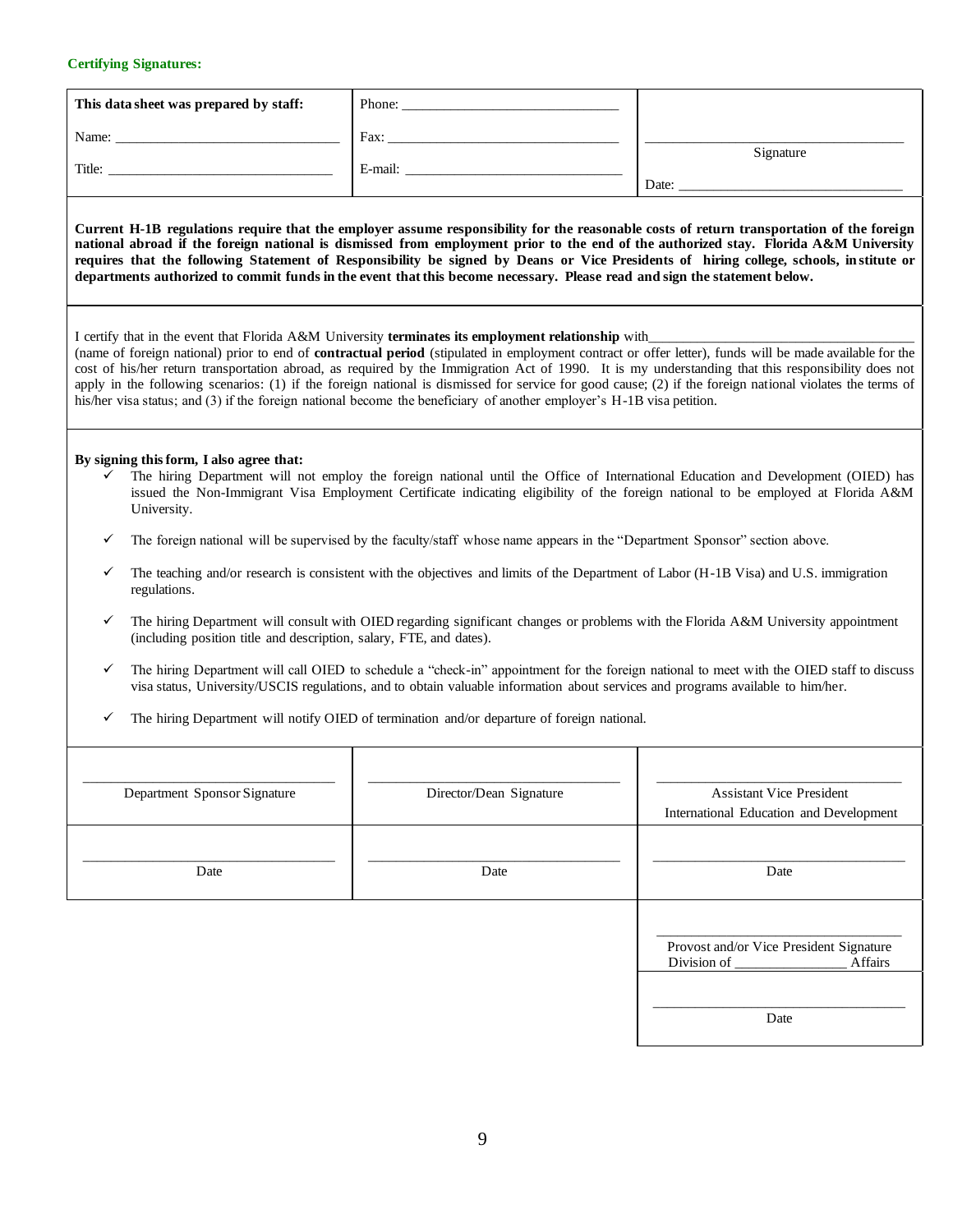## **Labor Condition Application Attestation Form**

I have read and understand all of the conditions and regulations associated with the filing of a Labor Condition Application on behalf of my foreign national employee and agree to abide by all federal regulations which govern the Labor Condition Application (LCA) and the H-1B visa classification. I also confirm that all of the information I have provided to the Office of International Education and Development at Florida A&M University is correct and accurate:

- ➢ As the hiring College, School, Institute or Department at Florida A&M University, I agree to pay the higher of the actual or prevailing wage for the position;
- $\triangleright$  I agree to pay the H-1B employee the required wage for non-productive time due to a decision by the employer, or due to the H-1B employee's lack of a permit or license;
- ➢ The employment of the H-1B employee will not adversely affect the working conditions of other employees similarly employed and the H-1B employee will be afforded working conditions on the same basis, and in accordance with the same criteria, as is offered to similarly employed U.S. employees;
- ➢ The H-1B employee will be offered benefits and eligibility for benefits on the same basis and in accordance with the same criteria as offered U.S. employees;
- ➢ There is no strike, lockout of work stoppage in the occupational classification at the time of the filing of the LCA. If such a strike, lockout or work stoppage occurs after the application is submitted, I will notify the Office of International Education and Development within three days to enable it to notify the Department of Labor as is required by law;
- ➢ Notice of the hiring Department's intent to hire an H-1B employee has been provided to other employees at the place of employment by posting of the LCA in a prominent place; and
- $\triangleright$  A copy of the LCA will be provided to the H-1B employee prior to the date of employment.

| <u> 1989 - Johann Stoff, deutscher Stoffen und der Stoffen und der Stoffen und der Stoffen und der Stoffen und de</u> |  |
|-----------------------------------------------------------------------------------------------------------------------|--|
|                                                                                                                       |  |
|                                                                                                                       |  |
|                                                                                                                       |  |